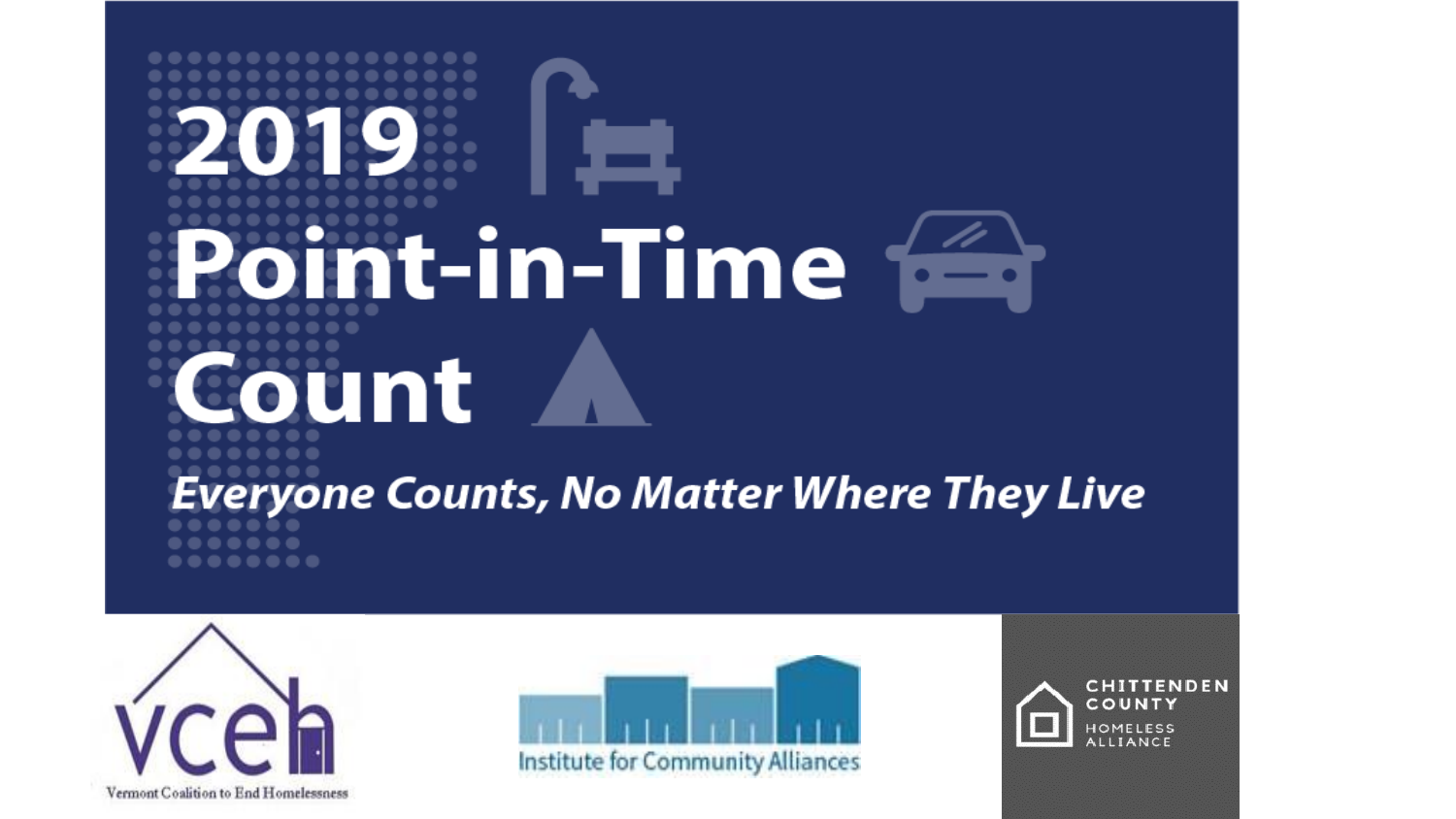1,089 Vermonters Experienced Literal Homelessness on Vermont's Annual Point-in-Time Count on January 23, 2019.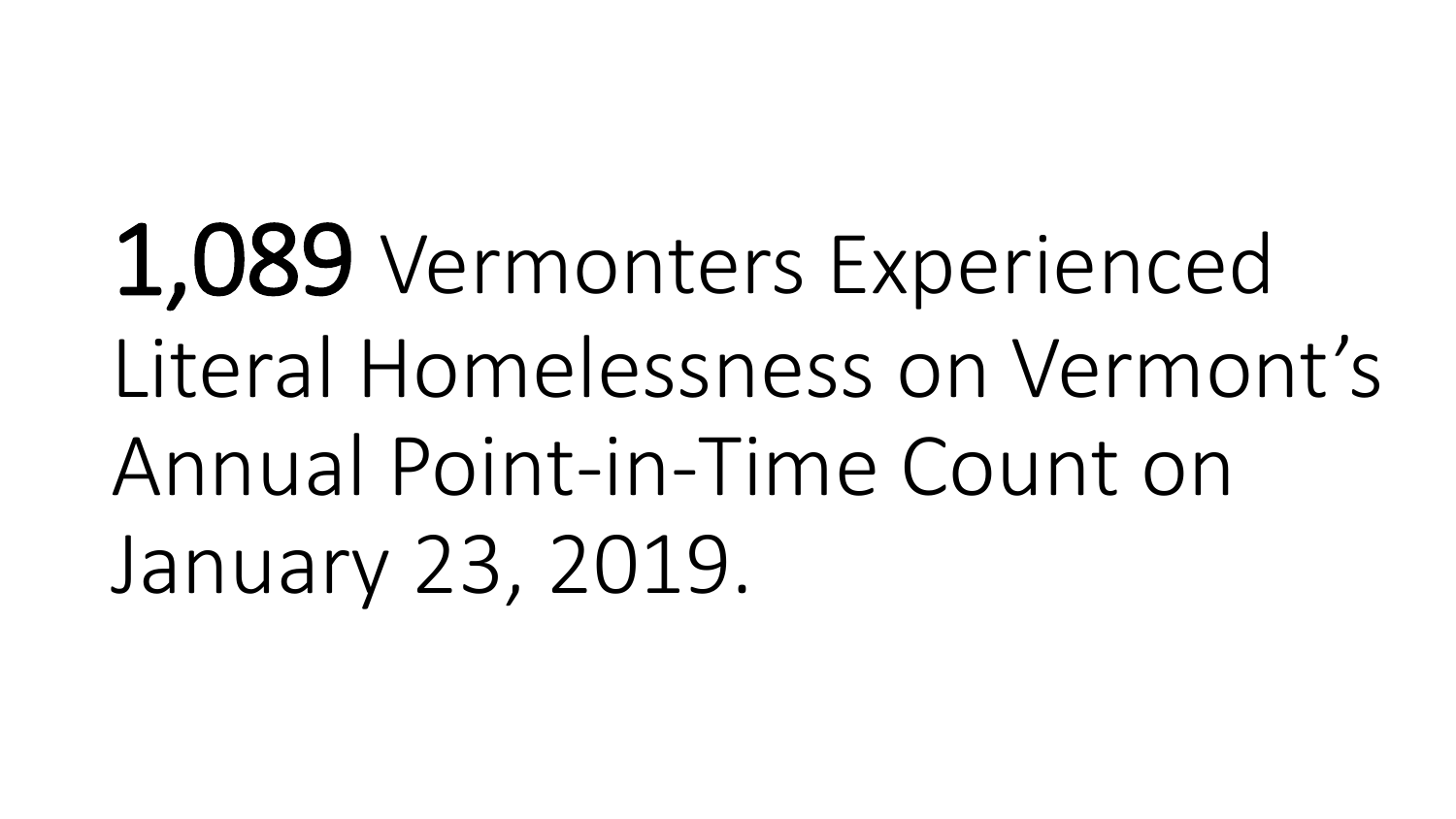| Addison           | 81       | Lamoille   | 32  |
|-------------------|----------|------------|-----|
| Bennington        | 77       | Orange     | 23  |
| Caledonia         | 52       | Orleans    | 25  |
| Chittenden        | 309      | Rutland    | 96  |
| <b>Essex</b>      | $\Omega$ | Washington | 141 |
| Franklin          | 64       | Windham    | 98  |
| <b>Grand Isle</b> | $\Omega$ | Windsor    | 91  |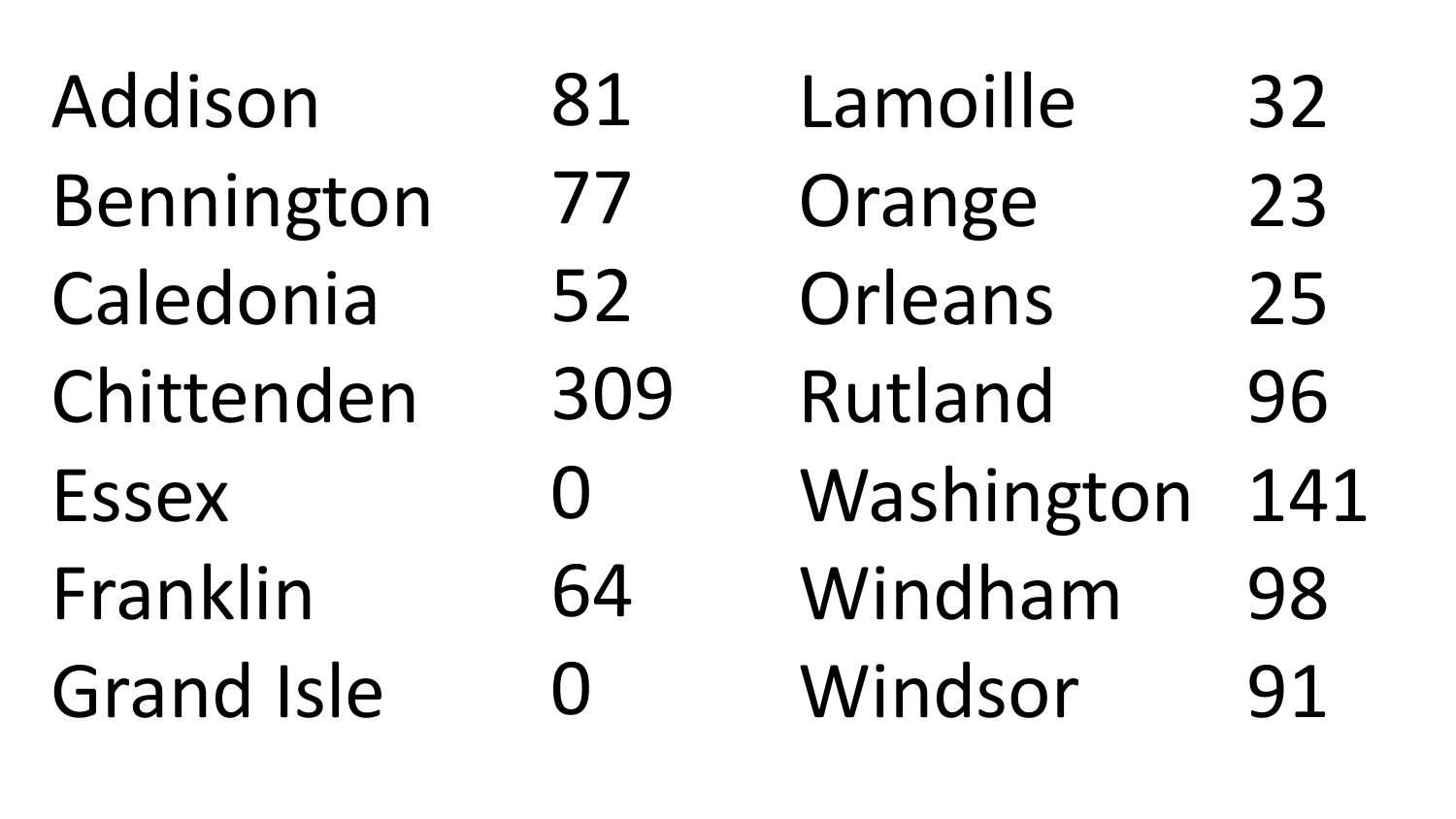#### **TOTAL PERSONS EXPERIENCING HOMELESSNESS**

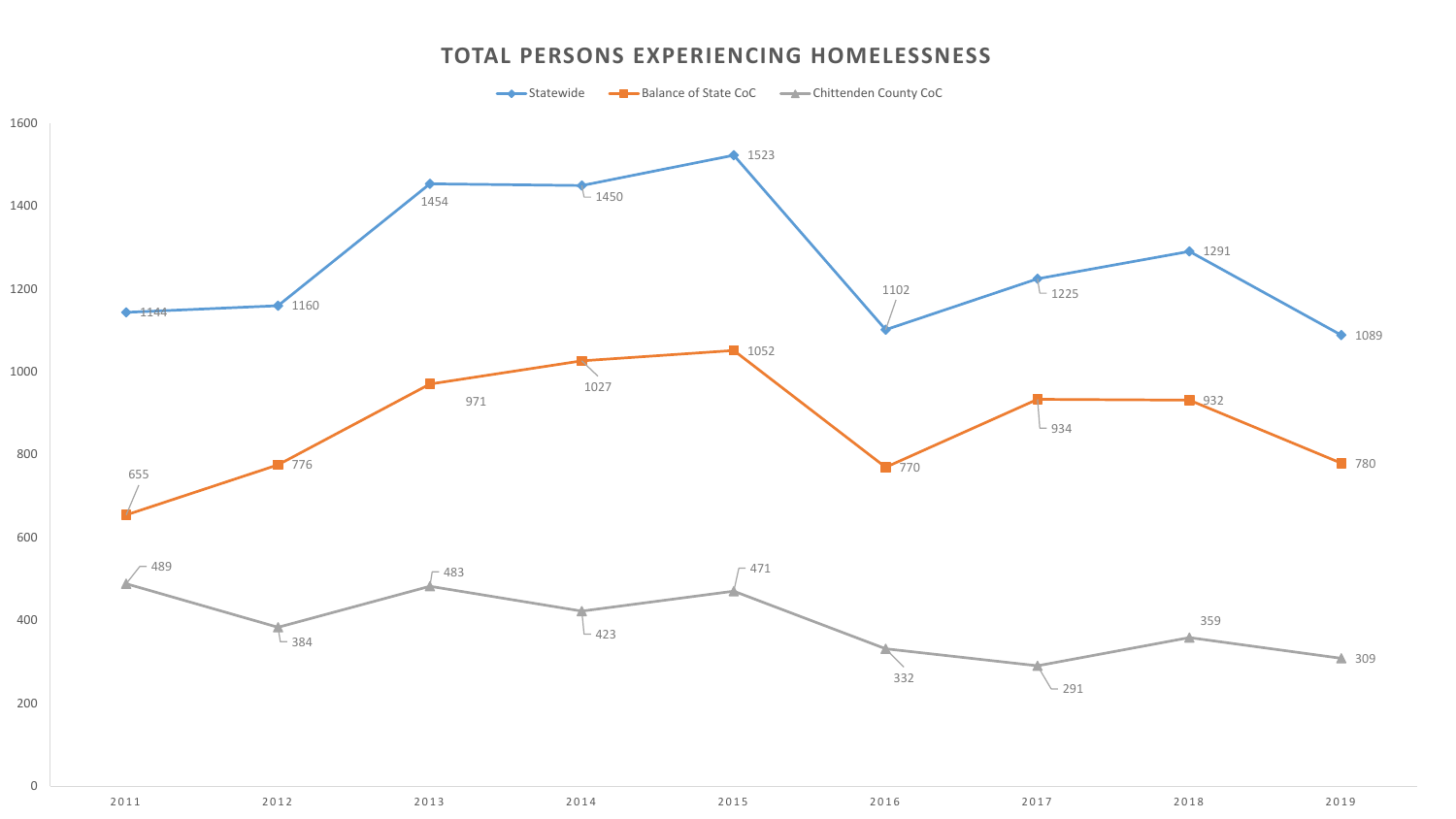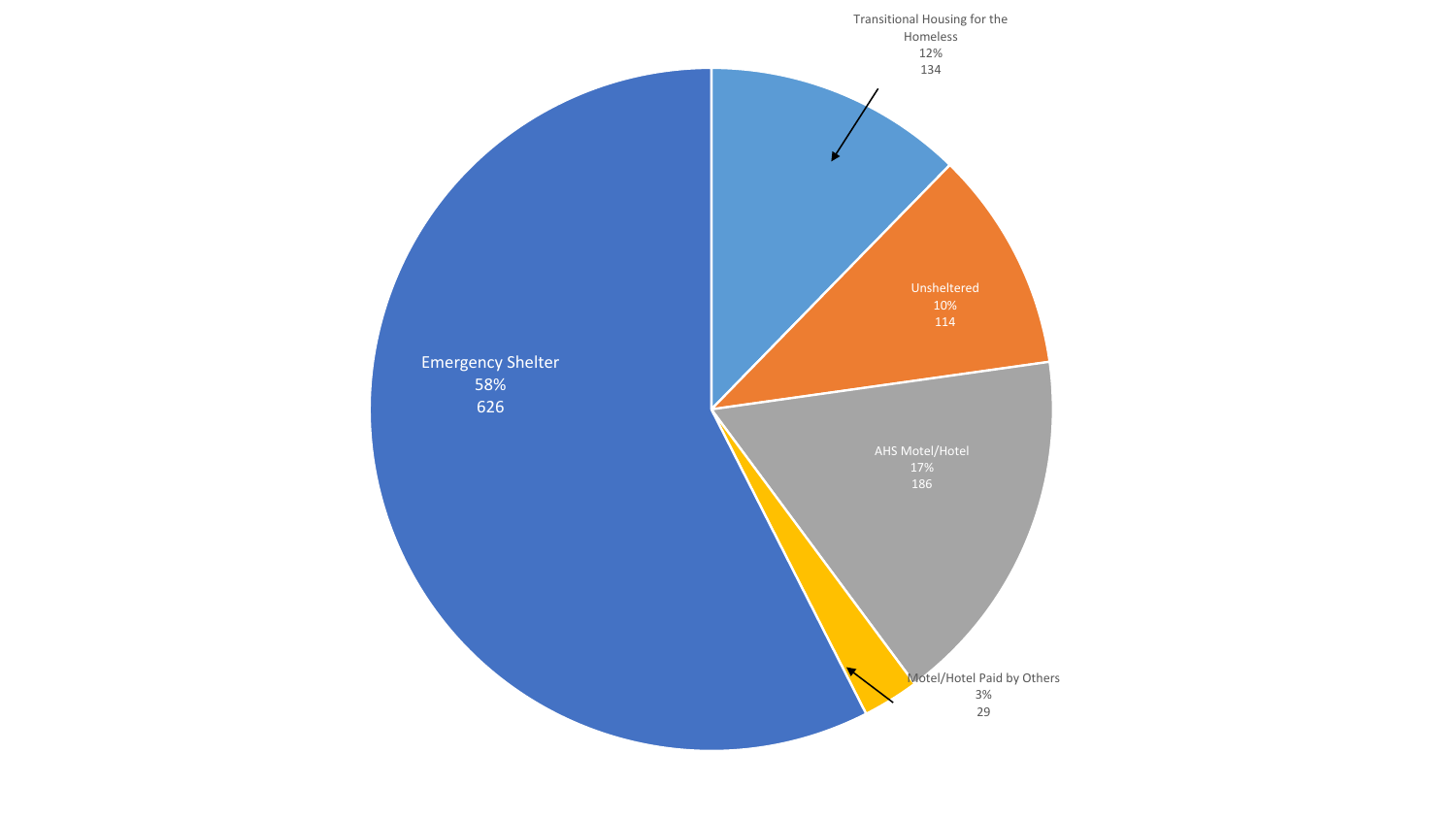Sheltered Unsheltered

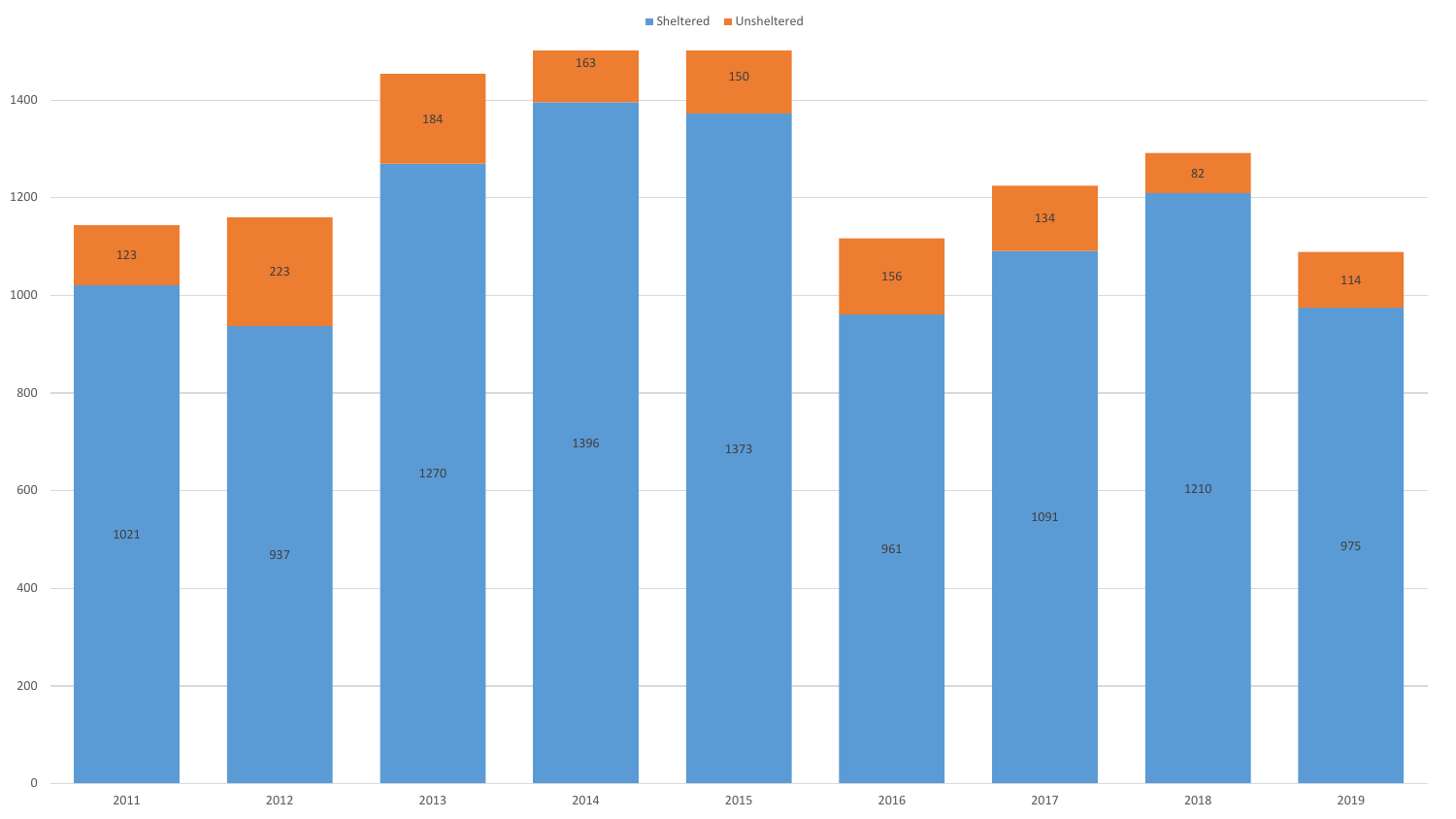



■ Persons in households with at least One Adult and One Child ■ Persons in households with Adults only ■ Persons in households with Children only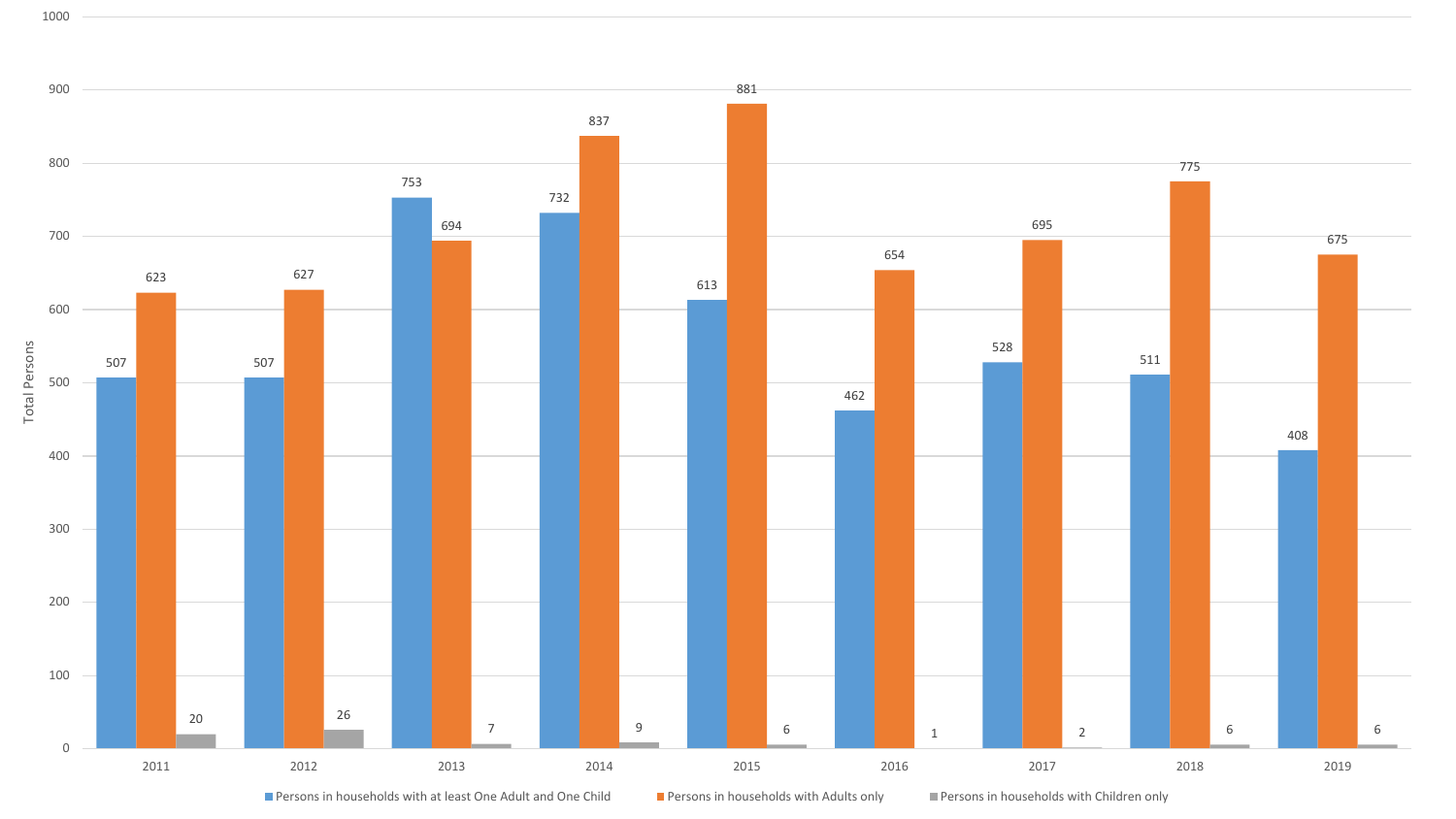Household Type By County

![](_page_7_Figure_1.jpeg)

![](_page_7_Figure_2.jpeg)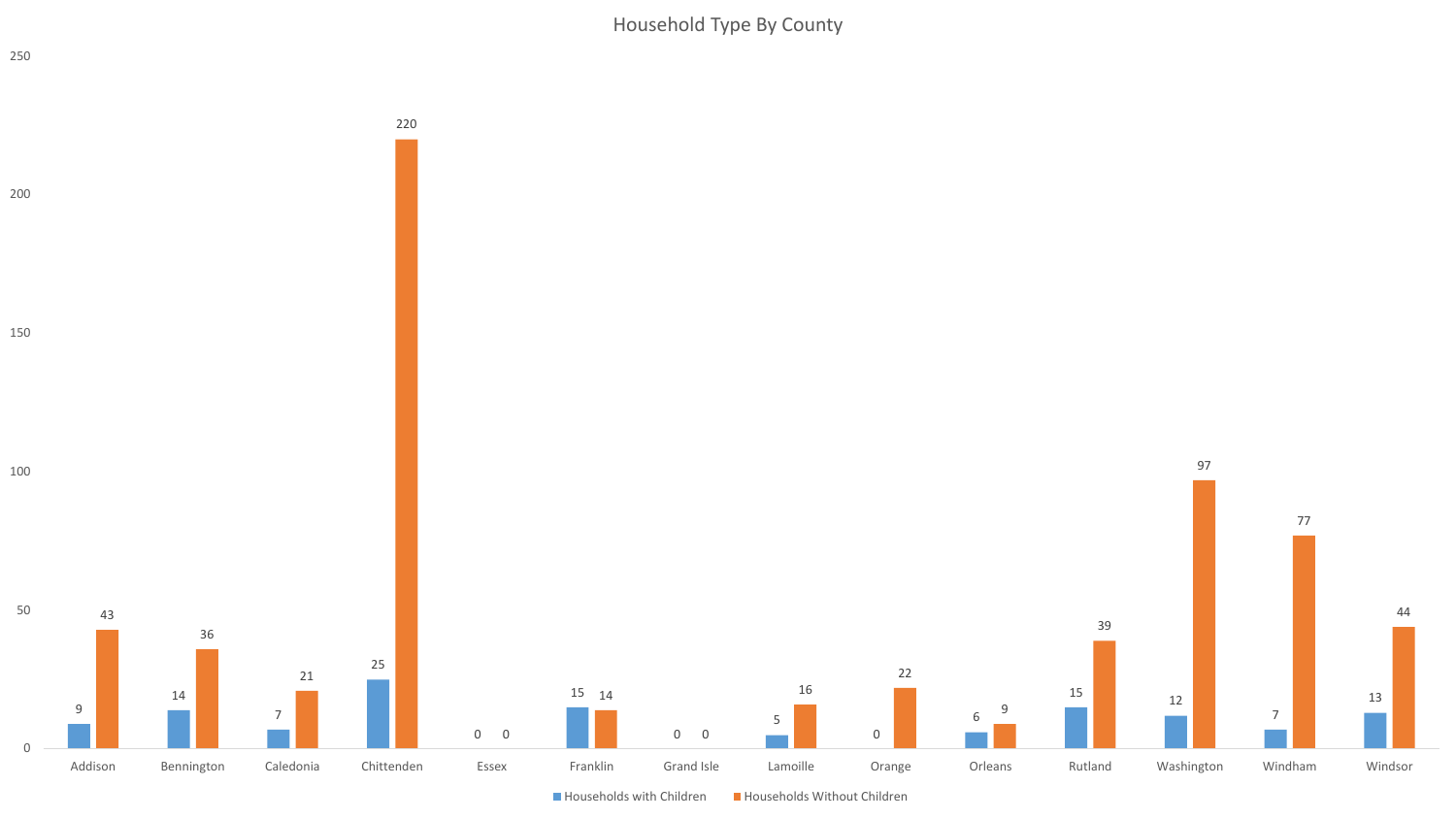![](_page_8_Figure_0.jpeg)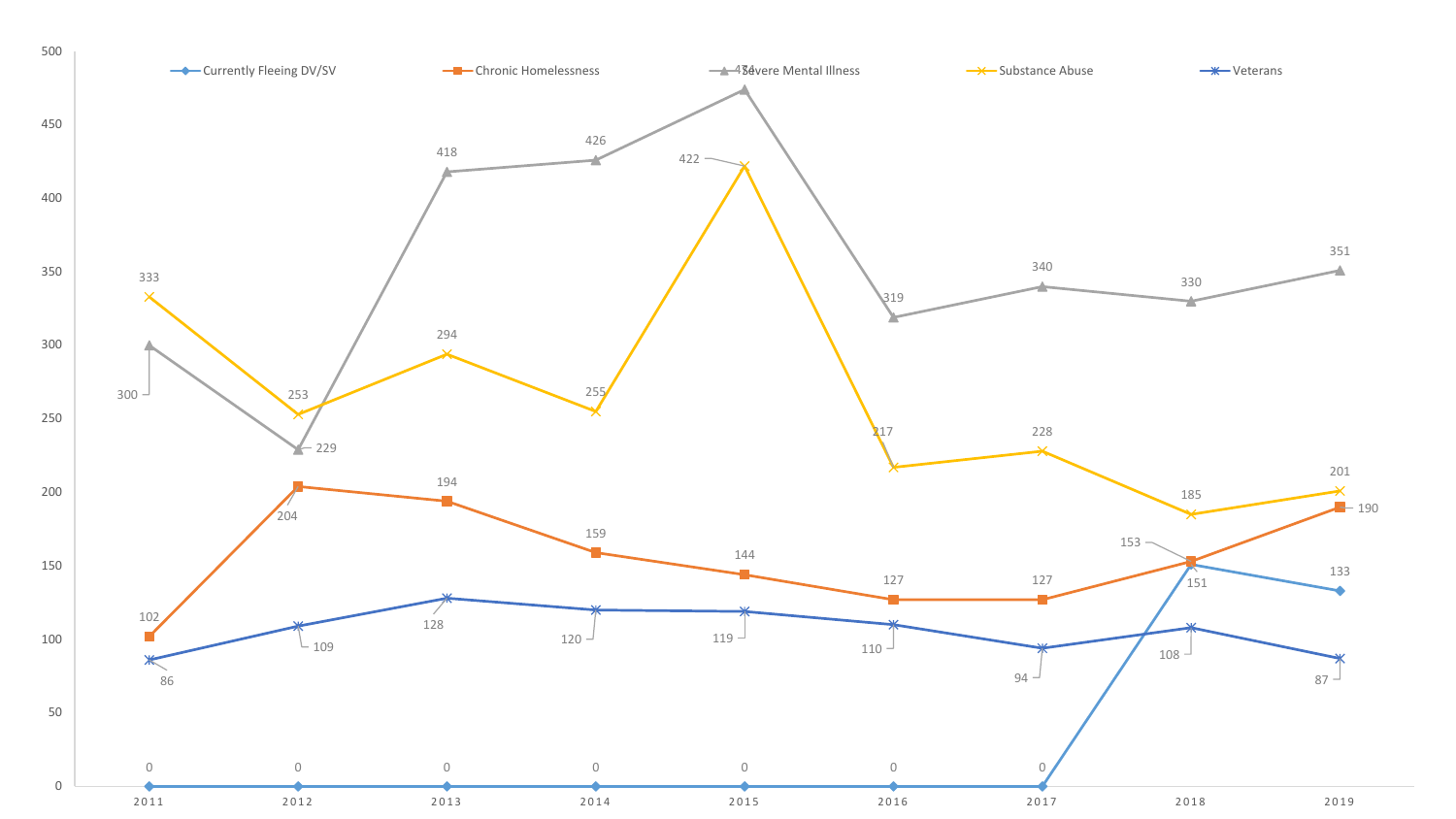Chronically Homeless Households by County

![](_page_9_Figure_1.jpeg)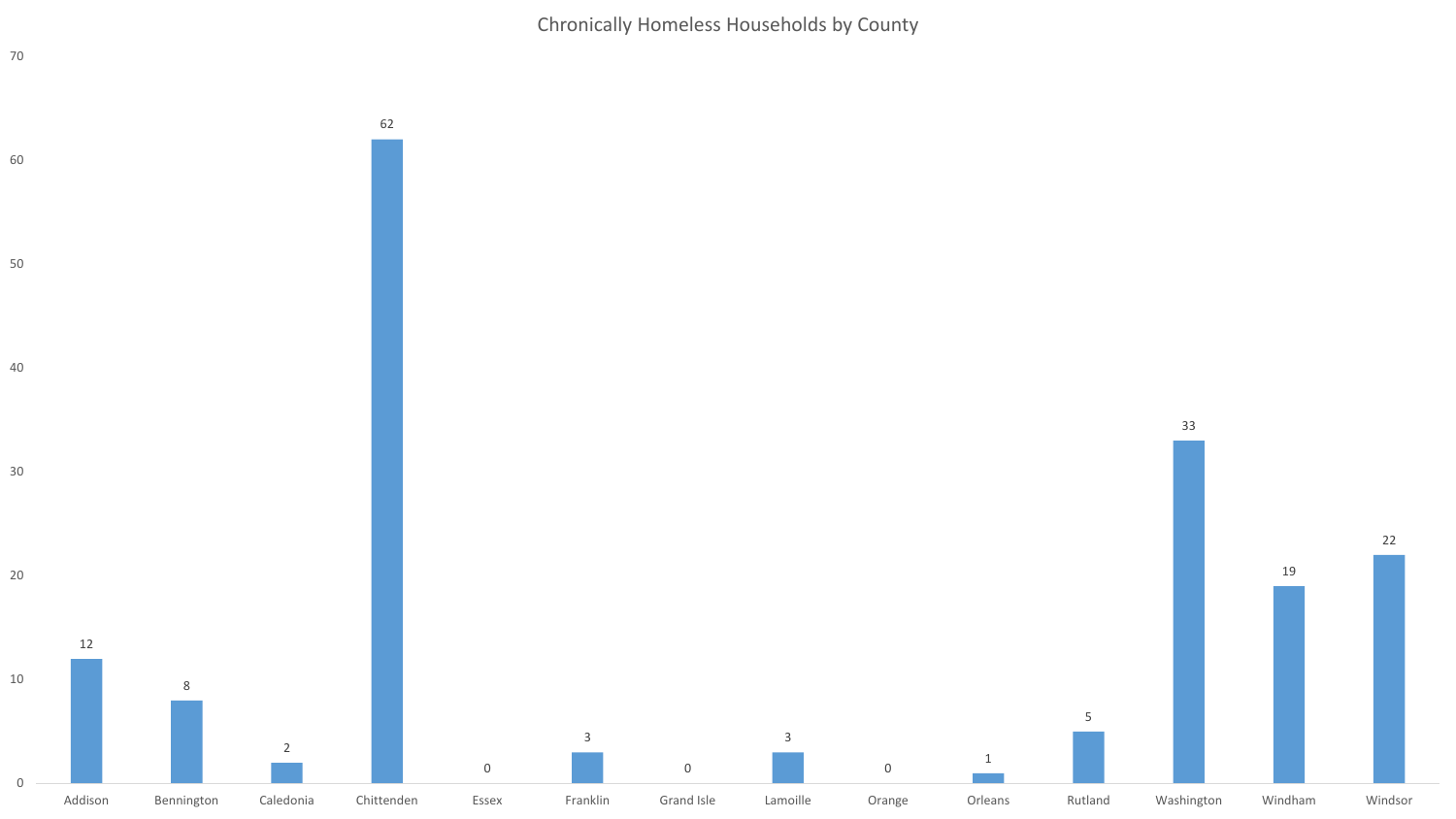Fleeing Domestic or Sexual Violence

![](_page_10_Figure_1.jpeg)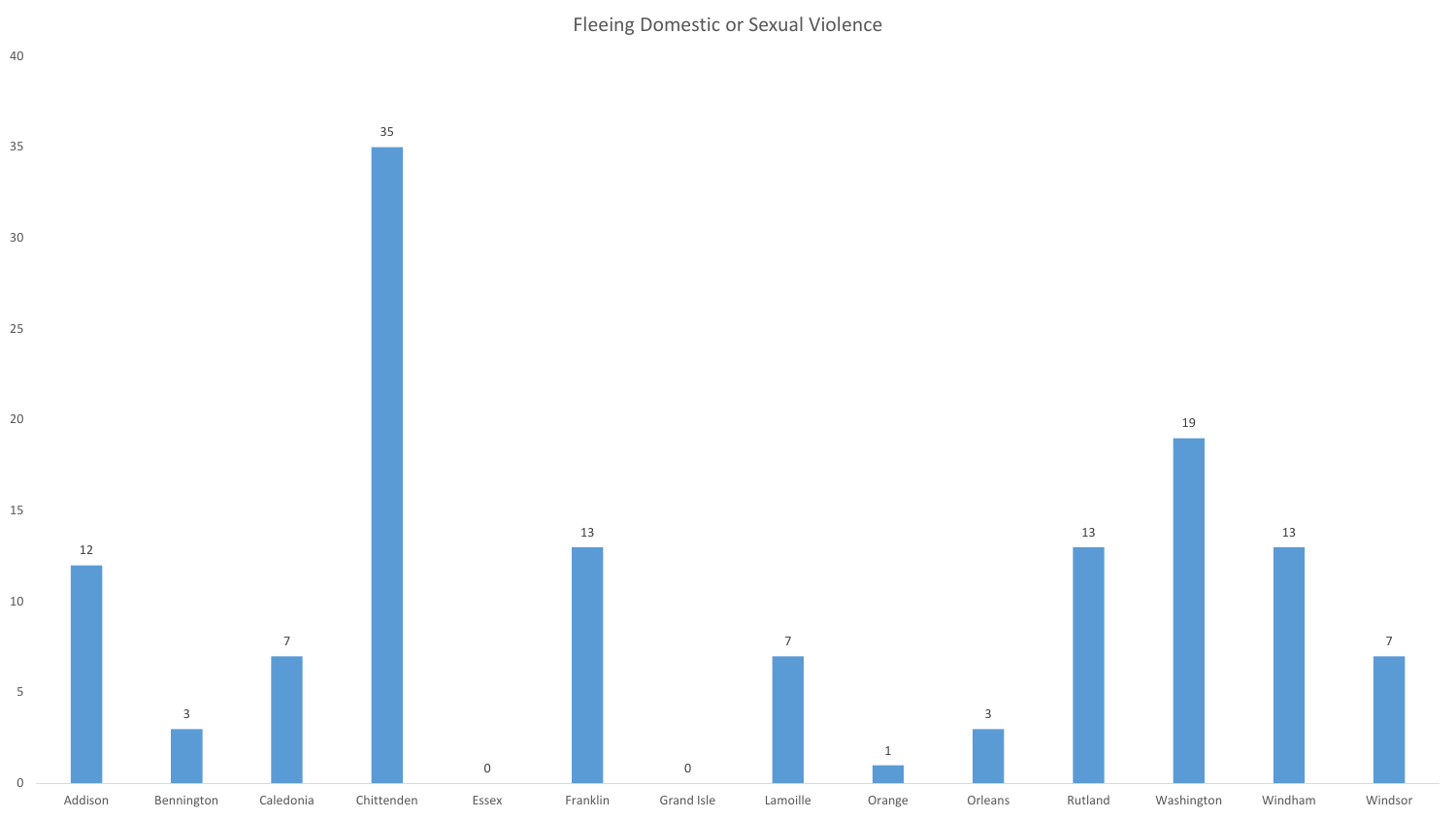Veterans

![](_page_11_Figure_1.jpeg)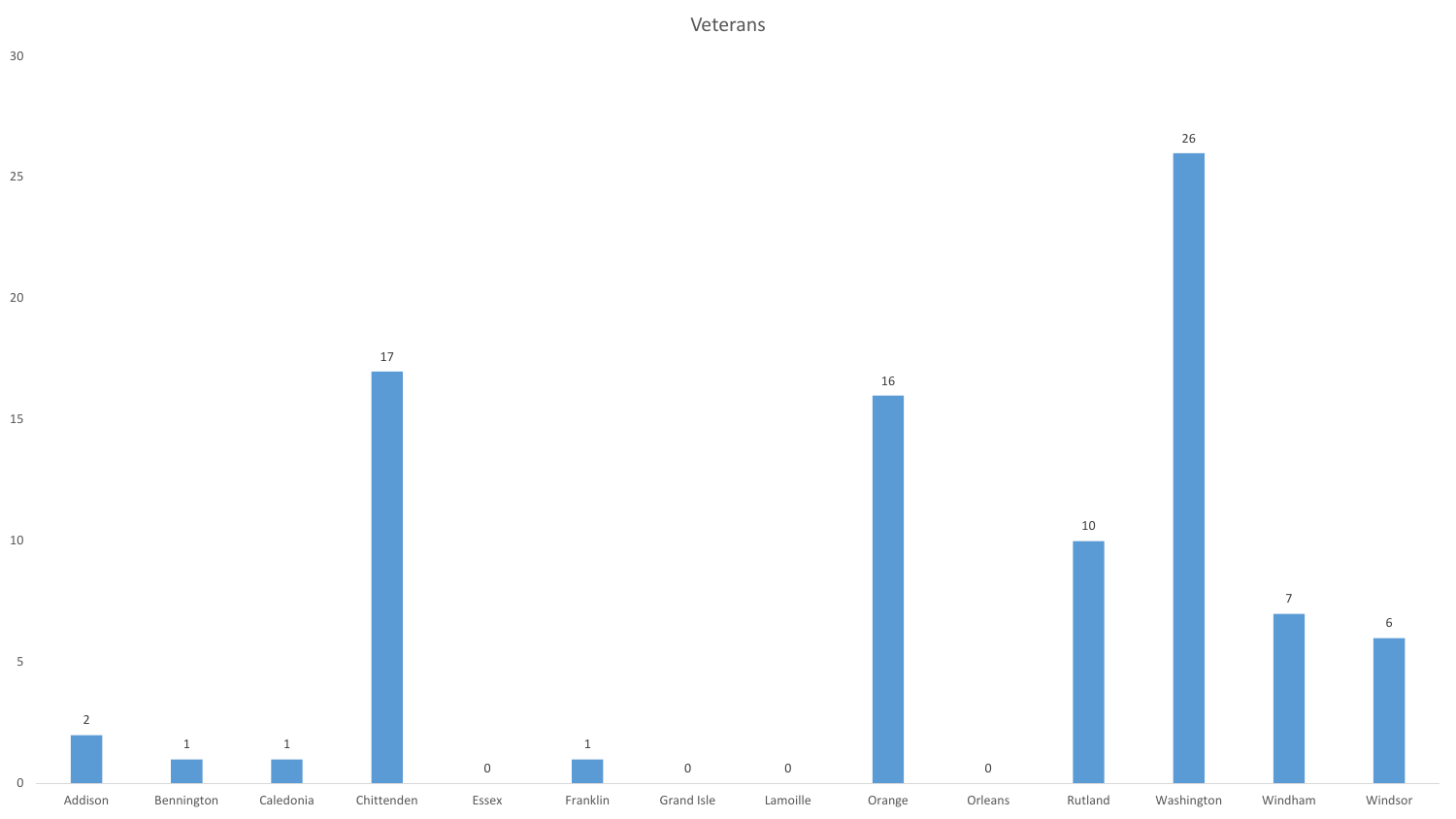Households Experiencing Homelessness for the First Time

![](_page_12_Figure_1.jpeg)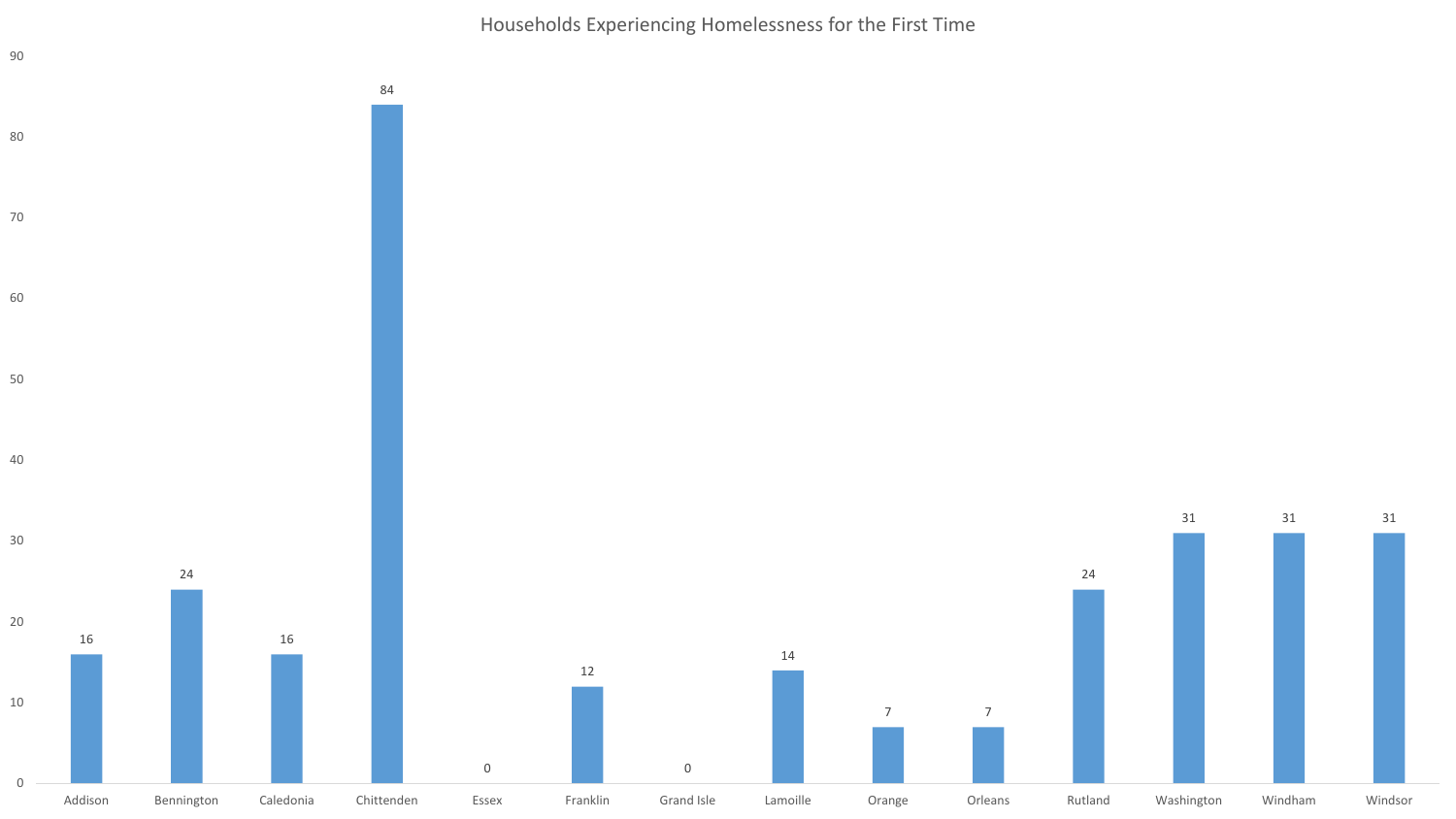Age of Homeless Population (Adult 25+)

![](_page_13_Figure_1.jpeg)

■ 25-54 ■ 55+ ■ Unreported Age (Adult)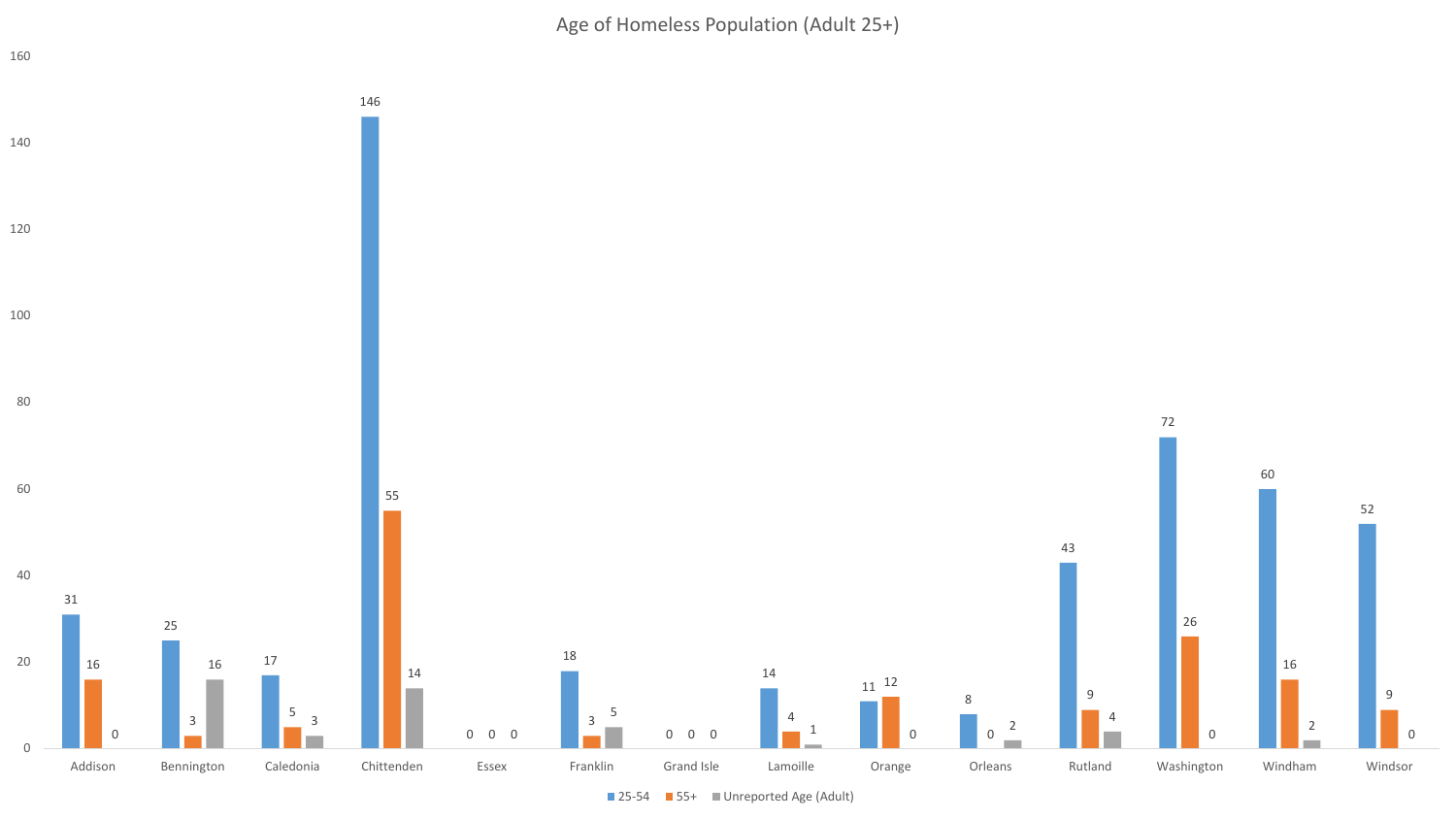Age of Homeless Population by County Total Children and Youth ≤ 24 years old

![](_page_14_Figure_1.jpeg)

 $\blacksquare$  <18  $\blacksquare$  18-24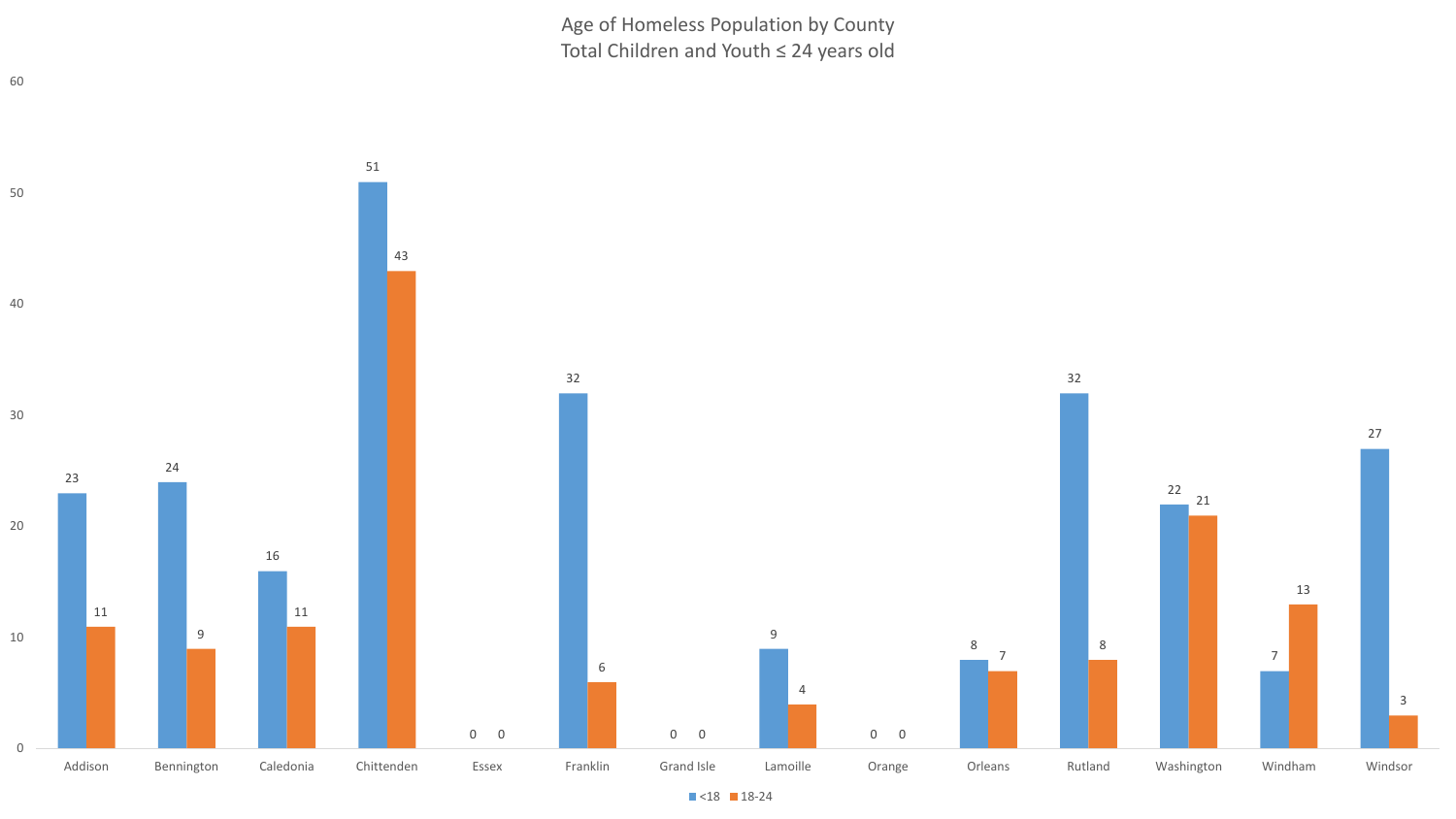## rd Annual Precariously Housed Youth Count

2019 Youth Count by Age and Accompanied v. Unaccompanied

![](_page_15_Figure_2.jpeg)

<sup>■</sup> Total ■ Accompanied ■ Unaccompanied ■ Unknown